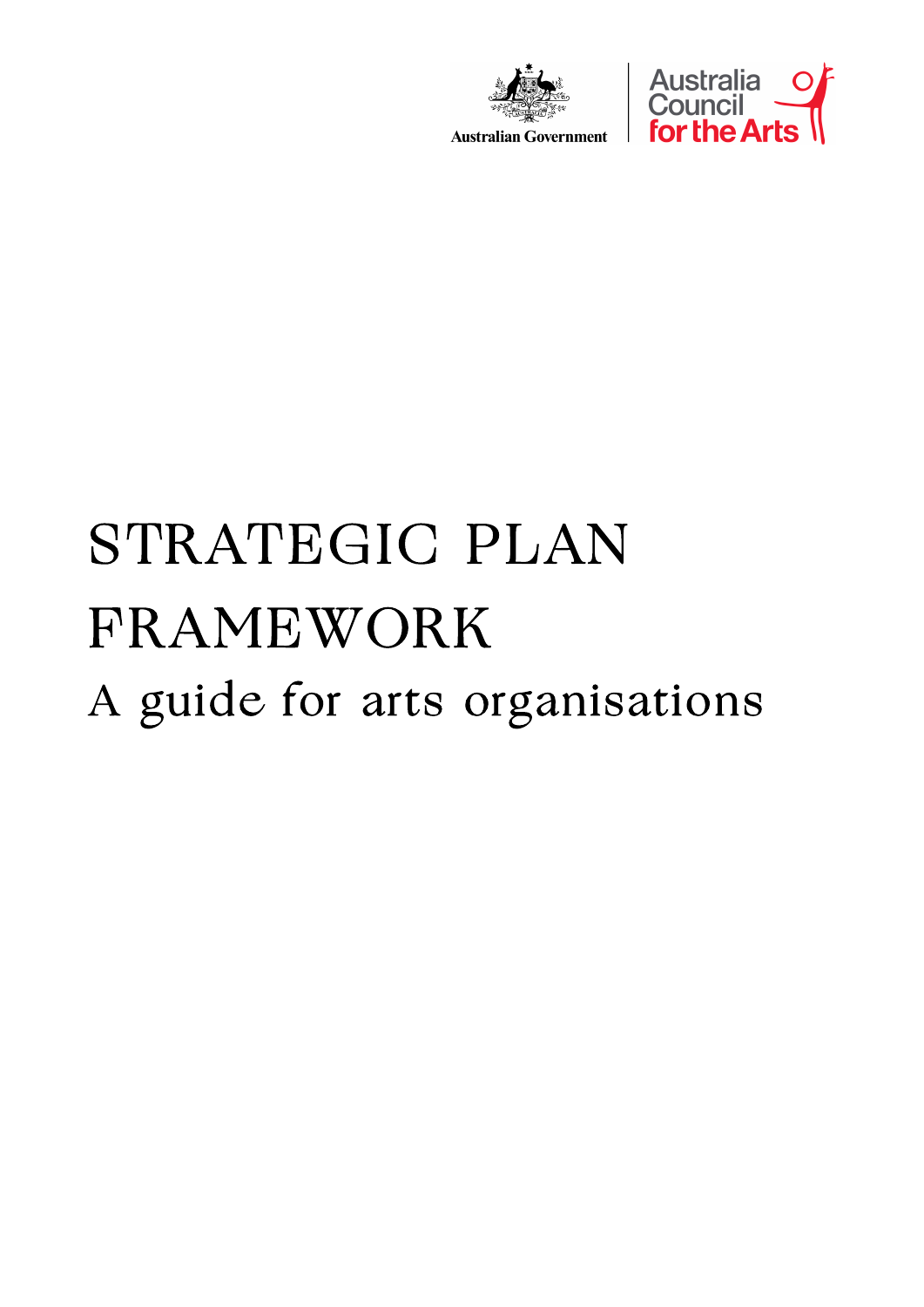# Strategic planning for arts organisations

"The more uncertain and shifting the environment becomes the more important it is for arts organisations to have a clear sense of purpose: to think and act strategically… That does not mean detailed and inflexible long-term plans. Nor should it be a licence for navel gazing… An organisation that lacks an animating sense of purpose risks being pushed and pulled in many directions…

Arts organisations operate in increasingly crowded and competitive markets, with multiple partners, with different goals and performance measures, mixing commerce and cultural creativity. In such a fluid environment, stability does not come from structure but from having an enduring sense of purpose."

> Arts organisations in the 21st century: ten challenges Charles Leadbeater, Arts Council of England 2005

"Strategic thinking helps us take positions in a world that is confusing and uncertain. You can't get rid of ambiguity and uncertainty—they are the flip side of opportunity. If you want certainty and clarity, wait for others to take a position and see how they do. Then you'll know what works, but it will be too late to profit from the knowledge.

Most corporate strategic plans have little to do with strategy. They are simply three year or five-year rolling resource budgets and some sort of market share projection. Calling this strategic planning creates false expectations that the exercise will somehow produce a coherent strategy."

> Management Lessons from the Financial Crisis Richard Rumelt, The McKinsey Quarterly June 2009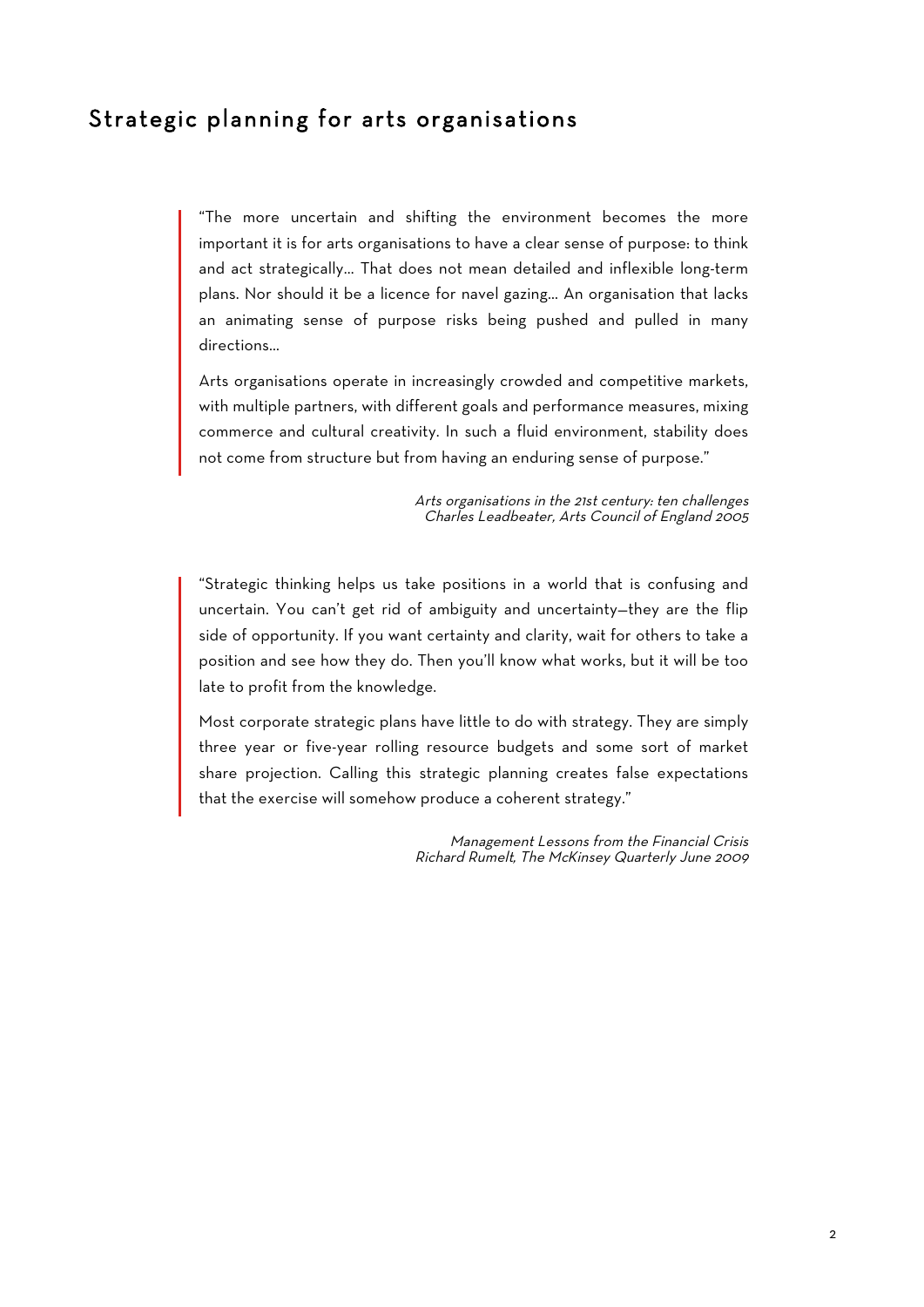# **Overview**

This document has been prepared as a guide for arts and cultural organisations where governments require them to prepare a Strategic Plan. While we provide this information as a guide, governments acknowledge that organisations will use different approaches to strategic planning, best suited to their needs.

In broad terms, your Strategic Plan will be a 'high-level' outline of WHERE you want your organisation to be in five years' time, WHY you believe it should be there, and HOW you will accomplish this over the period.

## Funding Guidelines

Your plan will be evaluated by the funding bodies in relation to the components of this framework. Your plan must also address any government priorities. These include cultural diversity, disability, regional access, Indigenous activities, young people etc.

Please note that any substantial changes to a five-year Strategic Plan submitted and accepted under a new agreement will require funding agency approval as a variation to that agreement. In addition to this Strategic Plan, you are required to submit an annual program of activities and budget for the following year.

As a guide, the length of the document would ideally be approximately twenty pages plus the attachments as outlined in Organisational Support Planning.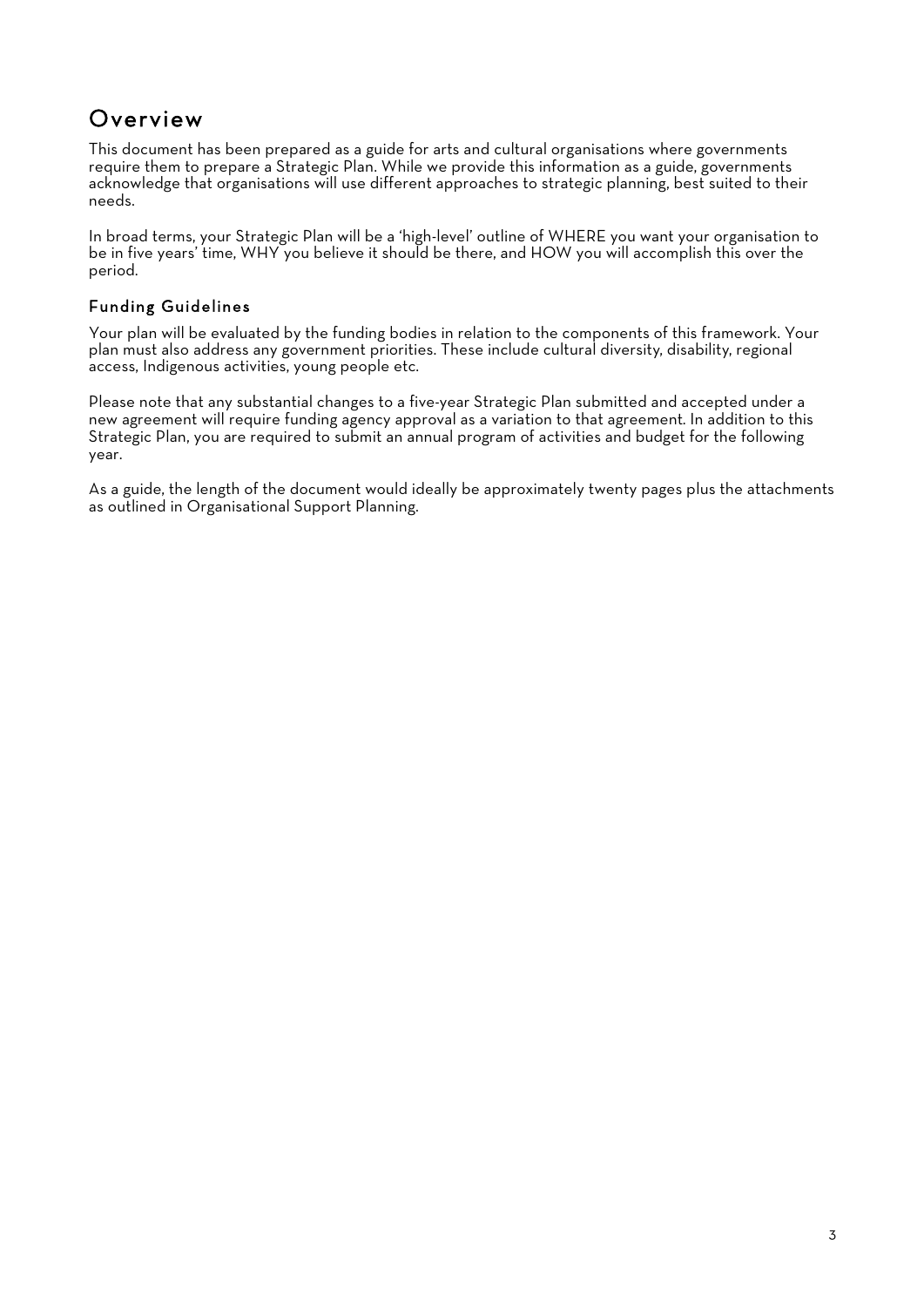# **A structure of a Strategic Plan**

The following diagram' provides an overview of how you might structure your Strategic Plan:



<sup>|&</sup>lt;br>1

<sup>&</sup>lt;sup>1</sup> Adapted from Hambrik and Fredrickson 2001.<br><sup>2</sup> PESTL (Political, economic, social, technological, legal).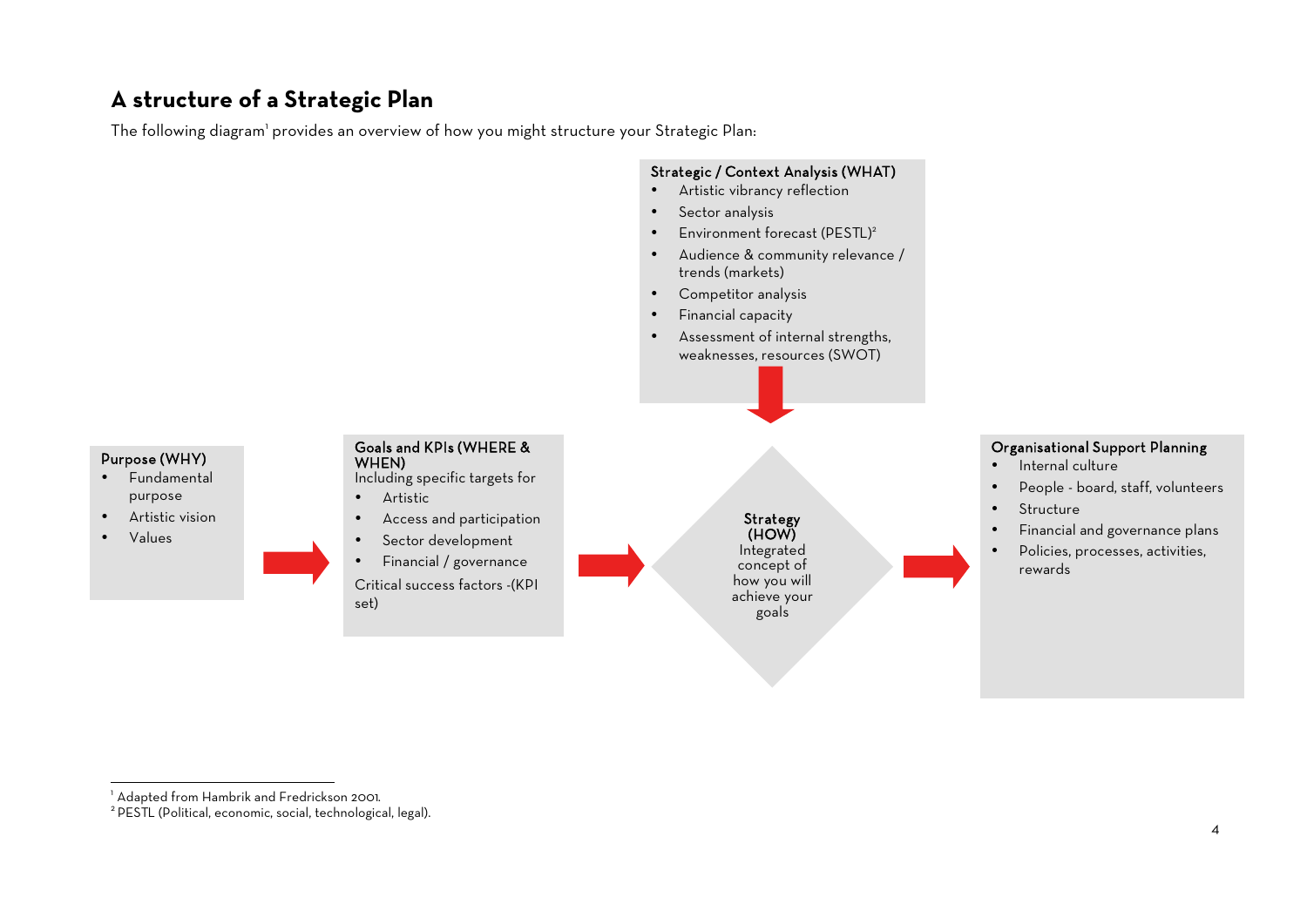# Explanatory notes

# **EXECUTIVE SUMMARY**

The executive summary covers the key messages of your plan. It should encapsulate and distil the strategic direction of the document. The rest of the plan will be an exposition of the executive summary.

# **PURPOSE AND ARTISTIC VISION**

Your purpose (or mission statement) answers the question: why does our organisation exist?

It is a simple statement that guides your organisation and sets boundaries to minimise "mission drift". Your organisation's artistic vision will be central to your purpose, and will inform the content of the plan.

You might consider including a list of the values that guide your organisation in dot point.

# **GOALS AND RELATED SUCCESS FACTORS**

Goals describe your intended impact. Do your goals reflect where you want to be in five years' time? "If you measure it, it will happen. If it's important, you can almost always find

a way to measure it."1

Ideally, goals are SMARTER: Specific and able to be Measured, Acceptable to those working to achieve the goals, Realistic, Timely, Extending capabilities and Rewarding for those working to achieve them.

In this section you will also identify the critical success factors (your KPI set) which your organisation will use to monitor the achievement of your goals. How will your organisation measure and evaluate artistic vibrancy?

| Goals (Example)                                                        | KPI                                                   | Current | Year 1 | Year 2 | etc |
|------------------------------------------------------------------------|-------------------------------------------------------|---------|--------|--------|-----|
| BE recognised for<br>innovative productions<br>that extend the artform | Nr of overseas tours per year.                        |         |        |        |     |
|                                                                        | Nr of capital city festivals<br>invited to each year. |         |        |        |     |

# **STRATEGIC/CONTEXT ANALYSIS**

This section summarises the strategic issues you expect your organisation to face over the next five years. It will be based on an assessment of your internal and external environments to identify the organisation's strengths and weaknesses, opportunities and challenges.

It is a distillation of analysis and research undertaken by your organisation to underpin the artistic choices you have made and the goals you have set.

<sup>|&</sup>lt;br>1 <sup>1</sup> Hilary Mine 2008 Managing Director Alcatel-Lucent Australasia and North Asia.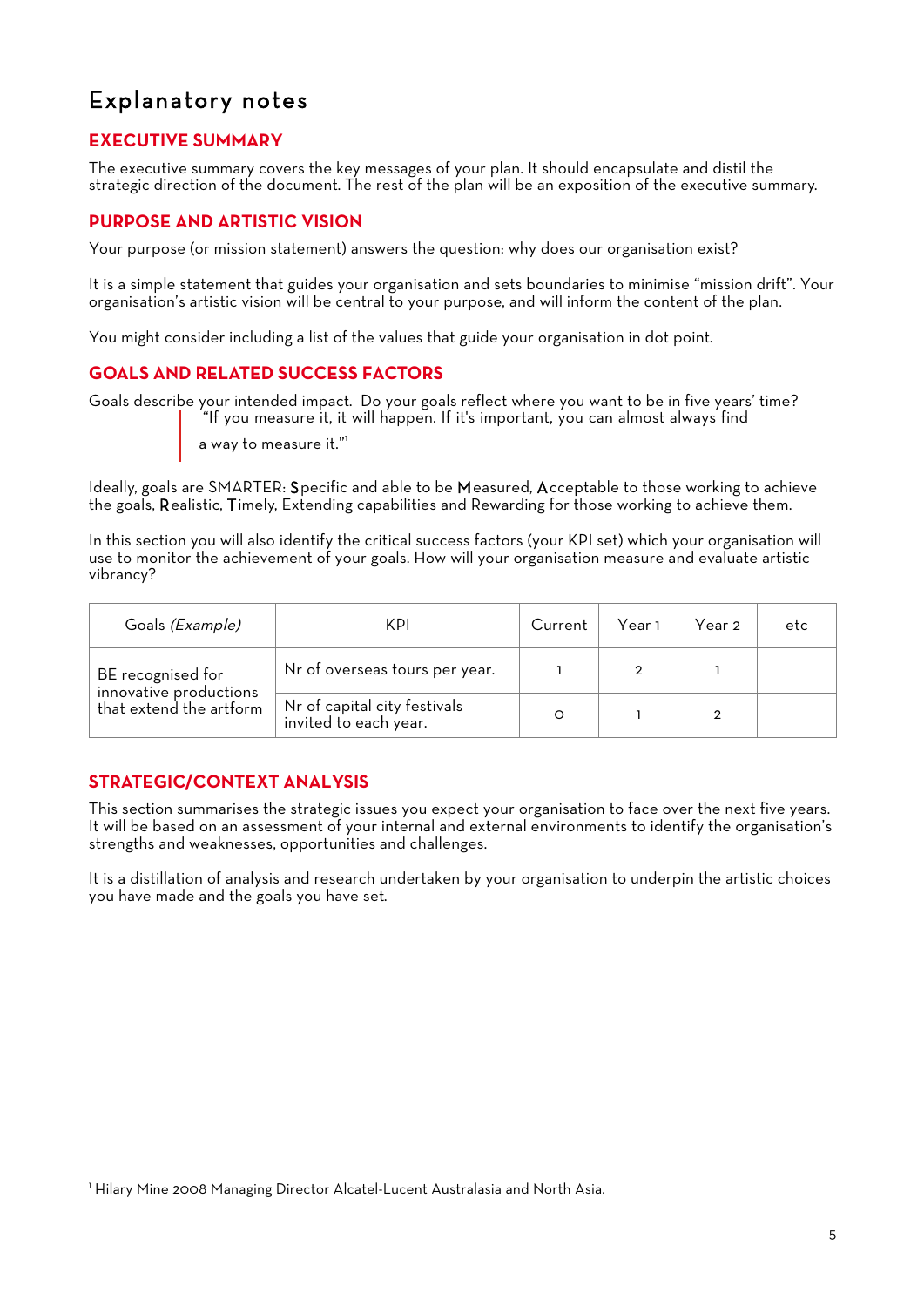This process might include the following:

#### Key issues

Draw out key issues from SWOT and other analysis which influence or will have an impact on the strategic direction that your organisation wishes to take. Are there any other external (artistic, political, economic, social, technological) issues which you need to take into consideration? If planning to tour overseas, are there any issues in those markets which you need to consider?

Have you made use of available data (your own and other sources) to inform your strategic direction?

## Artistic and Cultural Vibrancy

What are the factors that underpin your artistic rationale and ensure your artistic or cultural vibrancy? Describe and reflect on the work your organisation makes or presents.<sup>2</sup>

#### History

A brief overview summarising when your organisation was set up, for what reason, and the impact of significant achievements, events and milestones that your organisation instigated or reacted to over the years – events which are influencing your strategic direction. It could include a couple of stories of real impacts you have made over the last few years (e.g. a great artistic achievement, an international tour, unexpected national exposure, discovering emerging talent etc).

#### Internal Situation

A relatively brief but comprehensive evaluation of your organisation. It can cover any major structural strengths and weaknesses, artistic reputation and include an analysis of your organisation's current financial situation (including details of annual income and expenditure, assets and liabilities and an assessment of any existing financial risks).

#### External Situation

This can be a brief summary of your external situation as it is now – concentrating on positive opportunities while remembering potential threats. Who are the local, national and international peers against whom you benchmark your organisation? Who are your stakeholders? This section can also articulate the key trends and issues about the environment in which your organisation exists – now and in the immediate future. This will probably include any social, technical, environmental, economic, political, legal, cultural policy or arts sector trends, which might affect the artistic direction that your organisation chooses to take.

#### Markets

Define your current markets and your relevance to your audience and community.

"A market is any broad collection of people who might have an interest in

exchanging something, coming into contact or engaging with your organisation." 3

These may include artists, visitors, ticket buyers, workshop participants, clients, referrals, members, volunteers, funding bodies, sponsors and philanthropists.

This is an evidence based analysis of your market segments in terms of the key common factors that bind each group (e.g. young adults who respond to the latest trends in new media). It may be that demographic factors such as education level, income and age are not as important as other factors such as hobbies or attitudes.

Consider who creates your support base.

- What other markets, communities, stakeholders or partners are strategically important to you?
- How are you responding to changing audience or community demands and interests, including people who are not currently engaged?

<sup>&</sup>lt;sup>2</sup> Refer to www.australiacouncil.gov.au/artistic-vibrancy for more information on evaluating artistic vibrancy.<br><sup>3</sup> Thinking BIG! A guide to strategic marketing planning for arts organisations Stephen Cashman Arts Marketi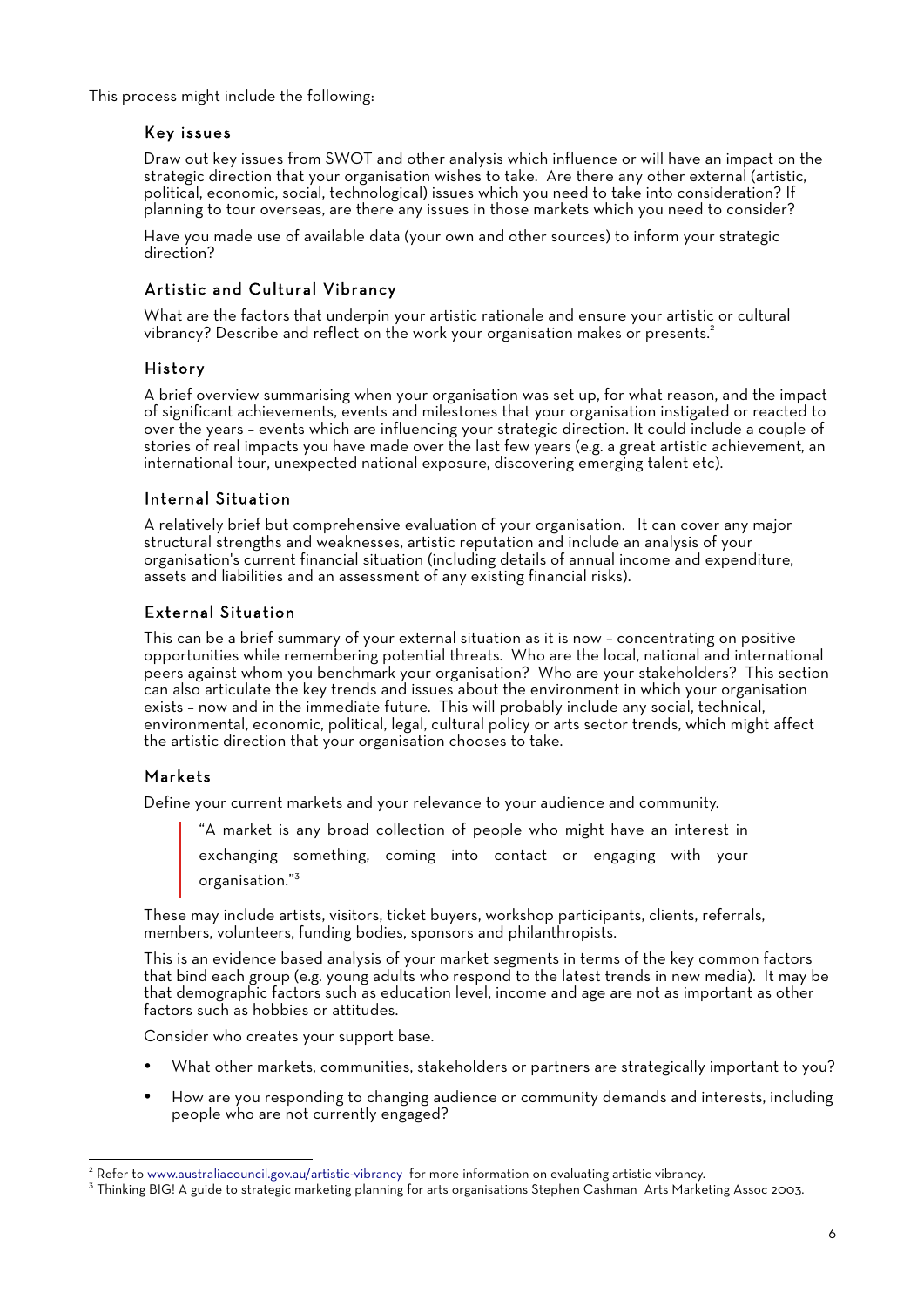• If you have segmented your markets, a summary of your analysis could be included here.

#### Clarify what you offer your markets

Pinpoint the experience that your organisation offers and how it is unique from your markets' perspective (i.e. the emotional, physical, social benefits and value you deliver to them).

Choose the strategic direction your organisation wishes to take with regard to markets.

This takes into account what is feasible within the resources available, and what you are best placed to do within your context and bearing in mind your vision. It could also include which partners you will work with to move in this direction (e.g. like-minded organisations, local businesses, international organisations and sponsors etc).

#### Competitors and Collaborators

Who are your competitors and collaborators for each market segment? What is the competitor's offering, what is the impact on the organisation, and how will your organisation respond?

"In not-for-profit arts organisations, competition can be thought of as

anything that inhibits or stops an organisation from achieving its goals."<sup>4</sup>

#### **STRATEGY**

A narrative on your overall strategic approach and details of a small number of major initiatives you will undertake to achieve your goals. Strategies that satisfy a number of goals are more likely to have a higher priority.

#### **ORGANISATIONAL SUPPORT PLANNING**

The components on the next page are mandatory.

In this section you will summarise how your organisation's resources will support the achievement of your goals. There should be sufficient information to convince the reader that your organisation can deliver the plan. You do not need to include specific plans. However, funding bodies may request them if information submitted requires clarification.

 <sup>4</sup> Hilary Mine 2008 Managing Director Alcatel-Lucent Australasia & North Asia.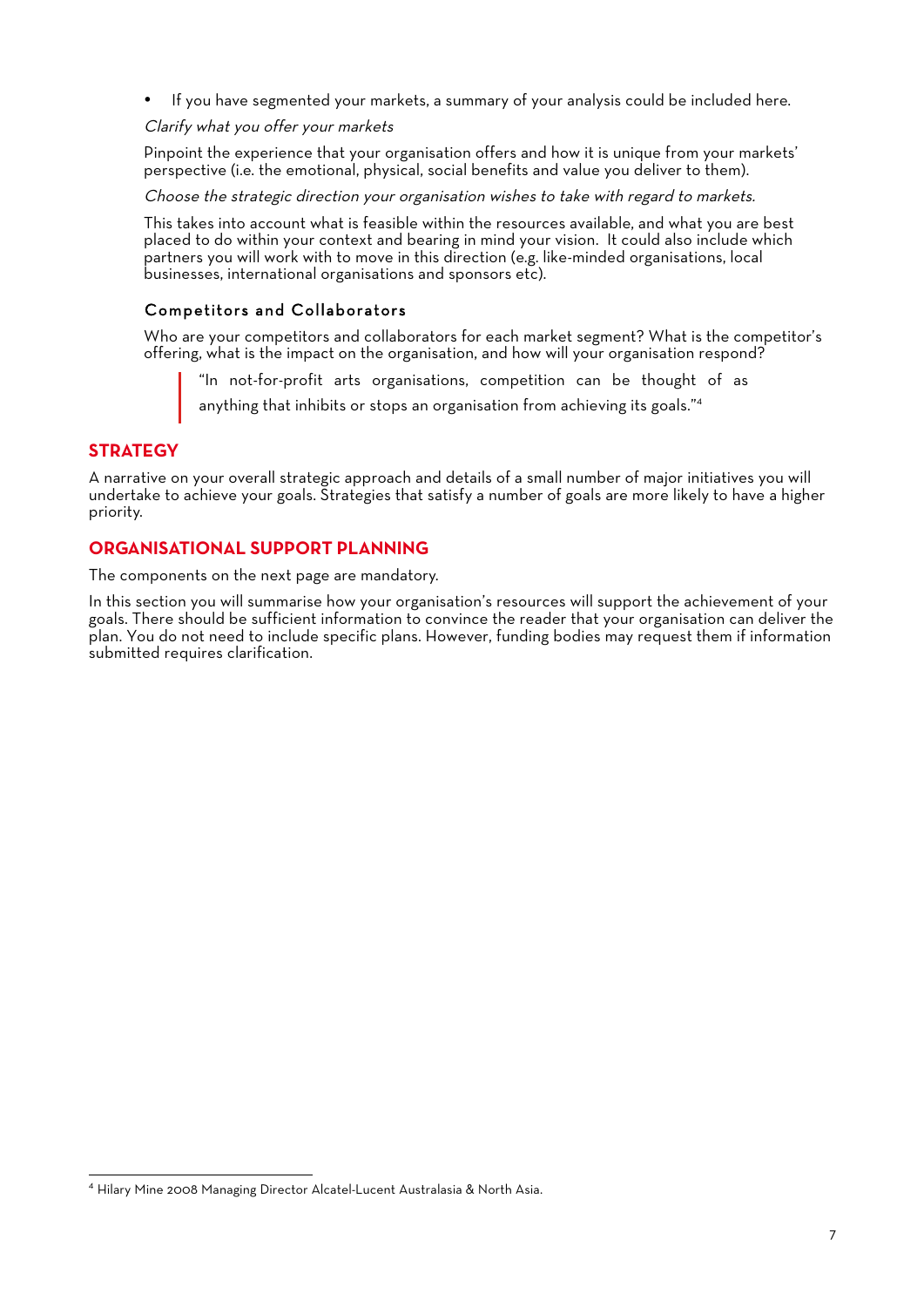# Financial Overview

The financial plan provides further details of how you are going to implement strategies that underpin your artistic vision. It flows logically from the conclusions drawn about your organisation's financial situation in the context section.

This section must include:

- an assessment of your organisation's current financial situation
- a trend line analysis to support your growth forecasts
- a high-level financial forecast (income, expenditure and balance sheet) for each year covered by the plan.

Forecast figures in your forecast will support and demonstrate the statements made throughout your entire plan.

## Key Business Risks

Risk is the chance of something happening that will impact on your goals<sup>5</sup>.

This section identifies the major obstacles to achieving your strategic plan. It is useful to include no more than the 10 key business risks that your organisation must monitor or manage, from your risk management plan.

#### Management

#### Role of the Board and Governance How does your board monitor performance against this plan?

This section includes your governance framework<sup>6</sup>: how your board members are recruited, appointed and developed, your board leadership / decision-making roles and responsibilities, conflict of interest protocols, how you measure board performance, meeting frequency, and subcommittee structures (if any).

Describe processes in place for audit of your board.

#### Succession

Succession planning has two components:

Legacy

- how and what artistic capital we need to leave behind for future staff, board and other stakeholders
- how we can change or exit in a planned way

#### Replenishment

- what we need to do to ensure we have the skills and expertise to deliver the plan
- how we will cope with unplanned disruptions or unforeseen changes
- how we plan for leadership continuity (i.e. artistic director, chief executive officer/ general manager and board chairperson).

 $^5$  Australian Risk Management Standard AS/NZS 4360:2004.<br> $^6$  You should refer to Essential Governance Practices for Arts Organisations, Australia Council 2011.

http://www.australiacouncil.gov.au/workspace/uploads/files/australia\_council\_-\_essential\_-54bf1568176de.pdf